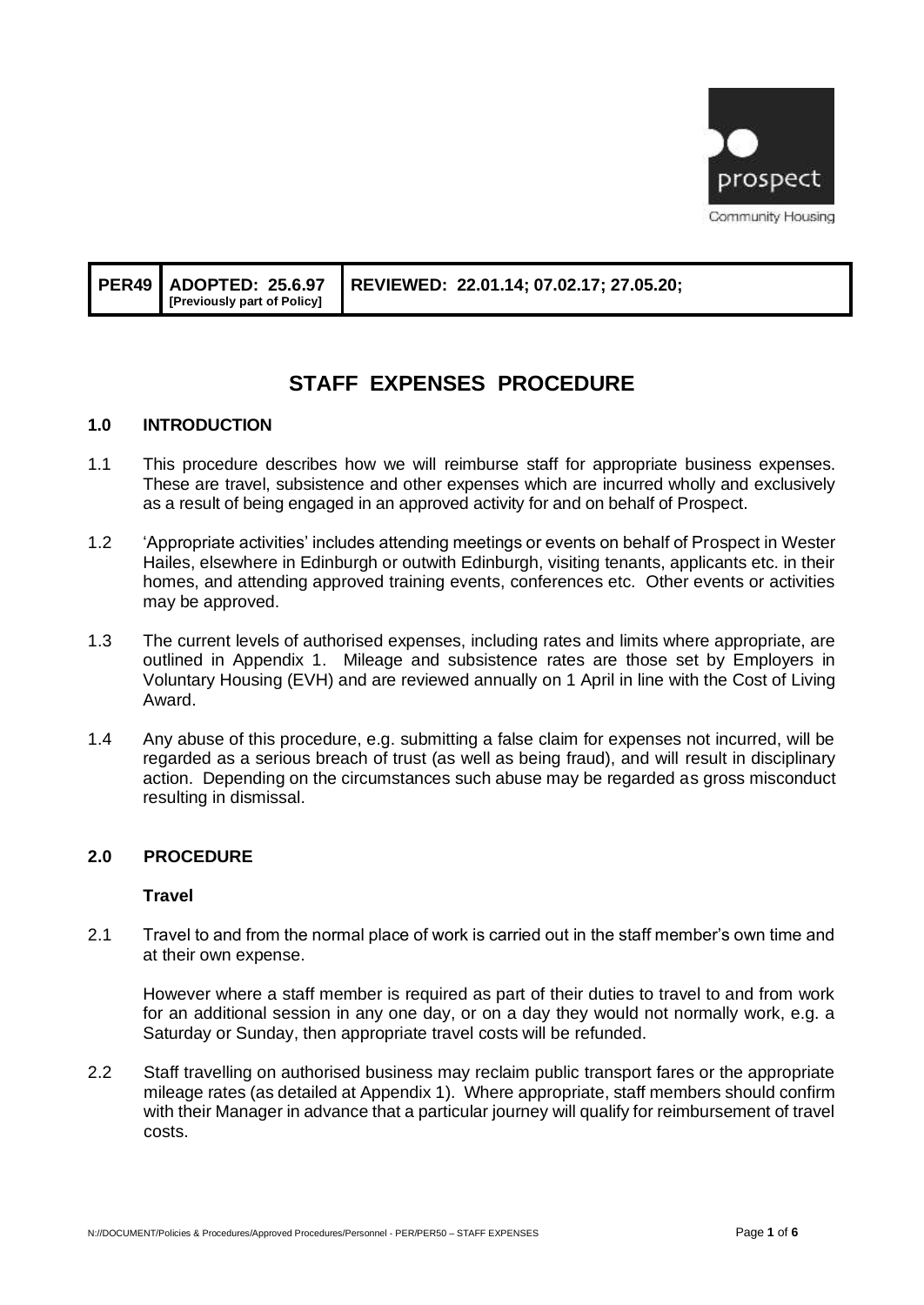2.3 Parking charges incurred on authorised business will be reimbursed. Where possible a receipt should be obtained or the parking ticket (where issued) retained as the receipt.

Rail travel will be refunded at second class rates only. The payment receipt or tickets should be retained.

Any proposed use of a taxi must be approved in advance by the appropriate Manager, Director or, in the case of AGM or Committee use, by the Corporate Services Officer. Where the fare is paid by the staff member a receipt must be obtained in order to obtain reimbursement.

2.4 A staff member required to use their private car for business purposes must be authorised to do so in advance and have the appropriate insurance for casual business use and a current standard MOT certificate.

Staff members must produce evidence of the annual renewal of their vehicle insurance, in accordance with the Authorised Vehicle User procedure.

- 2.5 Prospect will not be responsible for any damage to a car belonging to a staff member while the car is being used for business purposes.
- 2.6 For longer journeys (defined as travel outwith their normal place of work) staff members will be expected to use public transport wherever reasonable and practicable, taking into account time and cost factors.

Where public transport is available and appropriate, but the staff member chooses to use their private car, reimbursement of travel costs will be restricted to the lower appropriate public transport fare.

If travel by car for a longer journey is to qualify for reimbursement, the journey will have to be authorised in advance by the appropriate Manager or the Director.

#### **Subsistence**

- 2.7 Where staff attend an approved event such as a conference or training event, this includes the time they would normally be taking a meal, and where meal expenses have not been covered by other arrangements, they may claim reimbursement of meal costs.
- 2.8 The amount to be reimbursed will be the actual cost of the meal (including VAT but excluding alcoholic beverages) up to the maximum allowance as outlined in Appendix 1. To qualify for reimbursement receipts for each meal must be produced.
- 2.9 Where absence on an approved activity involves at least one overnight stay away from home the costs will normally be paid for separately by Prospect, e.g. as part of the booking fee for attending a conference.

Where the costs have to be paid directly by the staff member, this will be agreed in advance with the relevant Manager, or Director, and the costs will only be reimbursed on production of appropriate receipts. Staff will be expected to choose a reasonable, but not excessive, standard of accommodation.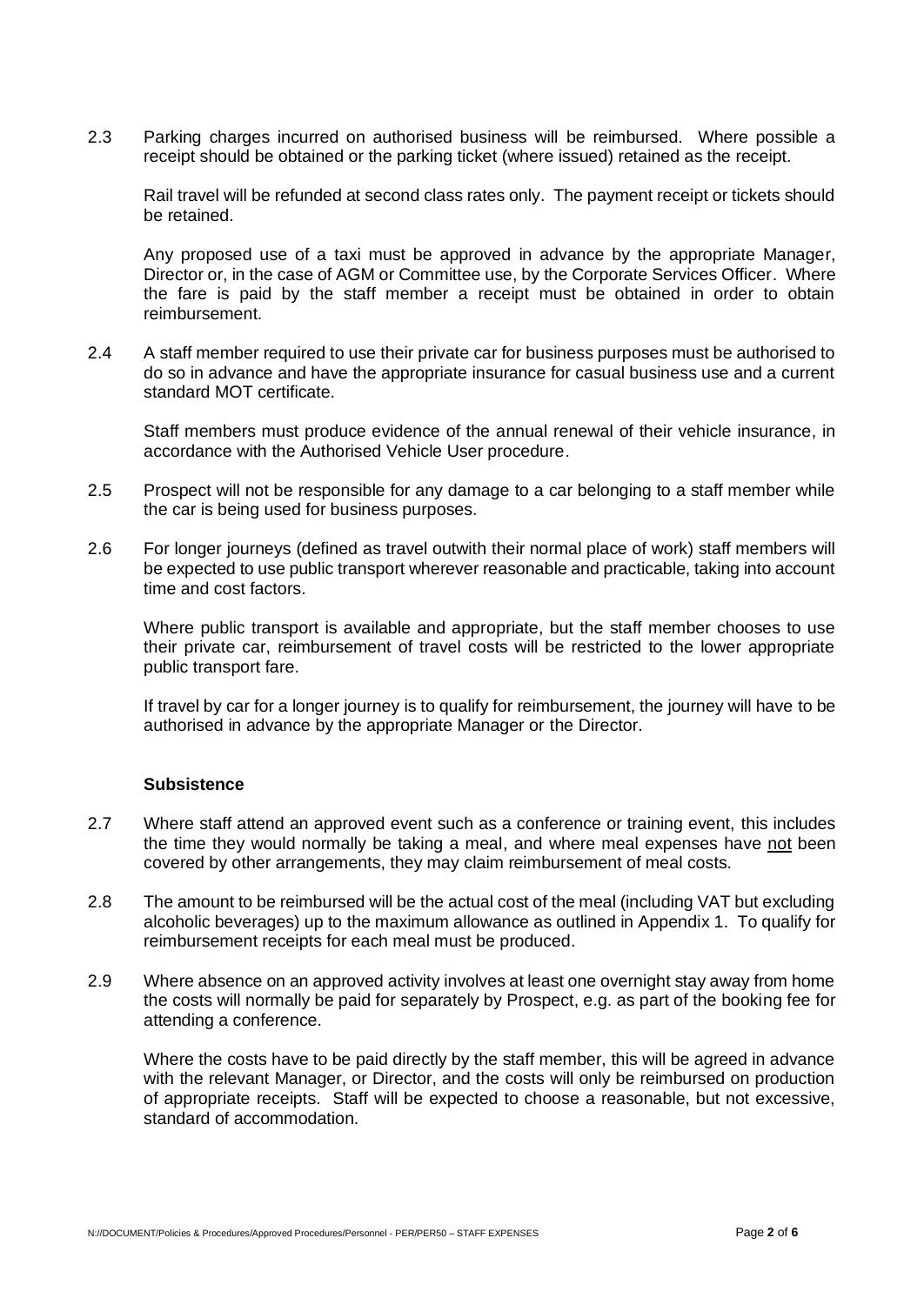#### **Hospitality**

2.10 Any proposal to provide hospitality to others will be discussed with and approved in advance by the Director. Such authorisation may be subject to an upper expense limit.

Where a staff member is authorised to provide hospitality, e.g. a meal, and where the individual initially has to meet the costs, reimbursement will be made subject to the provision of appropriate receipts.

#### **Telephone calls**

- 2.11 The Management Team and designated other staff are issued with Prospect mobile phones and are permitted to use these for personal calls, subject to this facility not being abused.
- 2.12 The Director will authorise the issue of Prospect mobile phones to new employees as appropriate.
- 2.13 Other designated staff, such as Housing and Maintenance Officers, are authorised to use their personal phones to make business calls and to receive a set monthly allowance (see Appendix 1) towards the costs of such calls.
- 2.14 Departmental Managers or the Director may authorise new or existing employees to receive the monthly allowance for use of their personal phone as appropriate.
- 2.15 On an annual basis the Corporate Services Officer will produce a list of designated staff for review and authorisation by the Director or Department Manager.

#### **Expenses claims**

- 2.16 All expenses will be claimed using the current Expenses Claim Form (copy shown at Appendix 2, contact a member of the Finance team to obtain an electronic version). The staff member will ensure that all necessary details are entered and that receipts for all expenditure, except for private car mileage, are attached.
- 2.17 Claims will be passed to the relevant line Manager for authorisation. The Manager will ensure that they check the claim before authorising it, e.g. making sample checks on staff calendars and on specific mileages, and that they follow up any queries with the staff member concerned.

The Director's claim will be authorised by either the Treasurer or Chairperson.

2.18 In certain circumstances it may be appropriate and/or necessary for a cash advance to be provided before attending an event. This will be requested and authorised using the Expenses Claim Form and wherever possible at least 48 hours prior notice should be given.

Following attendance at the event the staff member will provide detailed receipts and return any unused part of the advance to the Finance Assistant.

2.19 Expense claims will normally be paid within 28 days at the latest, by BACS or cheque, except that where the amount is small (less than £10) or required urgently the Director may authorise reimbursement from petty cash.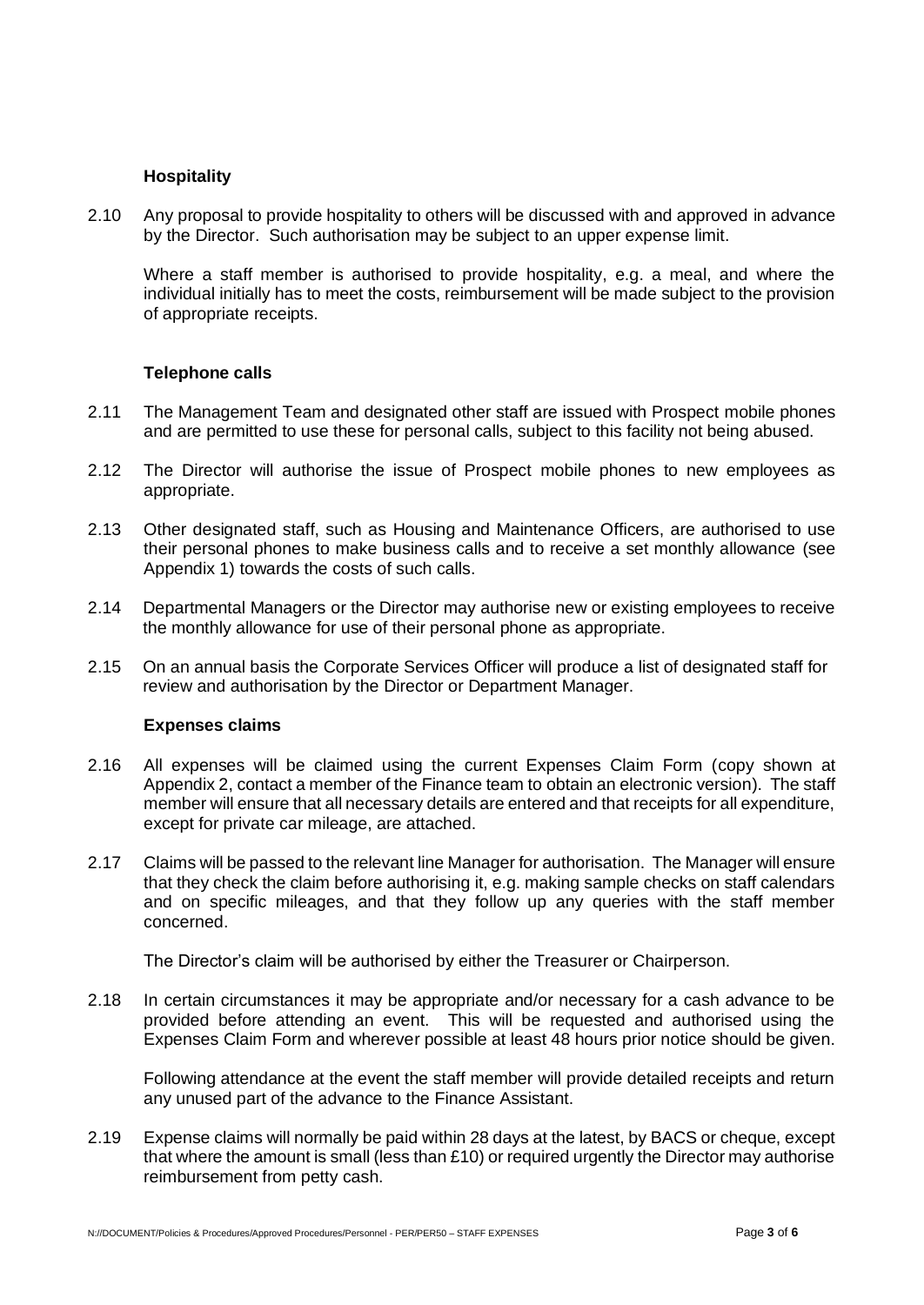2.20 If a staff member is dissatisfied regarding the amount of expenses reimbursed they should take the matter up with their Manager in the first instance and, if still dissatisfied with the outcome, should thereafter follow the Grievance Procedures.

## **3.0 IMPLEMENTATION & REVIEW**

- 3.1 The Finance Manager is responsible for ensuring that this procedure is implemented.
- 3.2 Each Manager is responsible for checking expenses claims at the time of authorisation. The Finance Manager is responsible for checking claims at the time of processing them for payment.
- 3.3 The Finance Manager will ensure that this procedure is reviewed at least every 3 years.

| This version approved in: | <b>May 2020</b> |  |  |  |
|---------------------------|-----------------|--|--|--|
| Next review due by:       | May 2023        |  |  |  |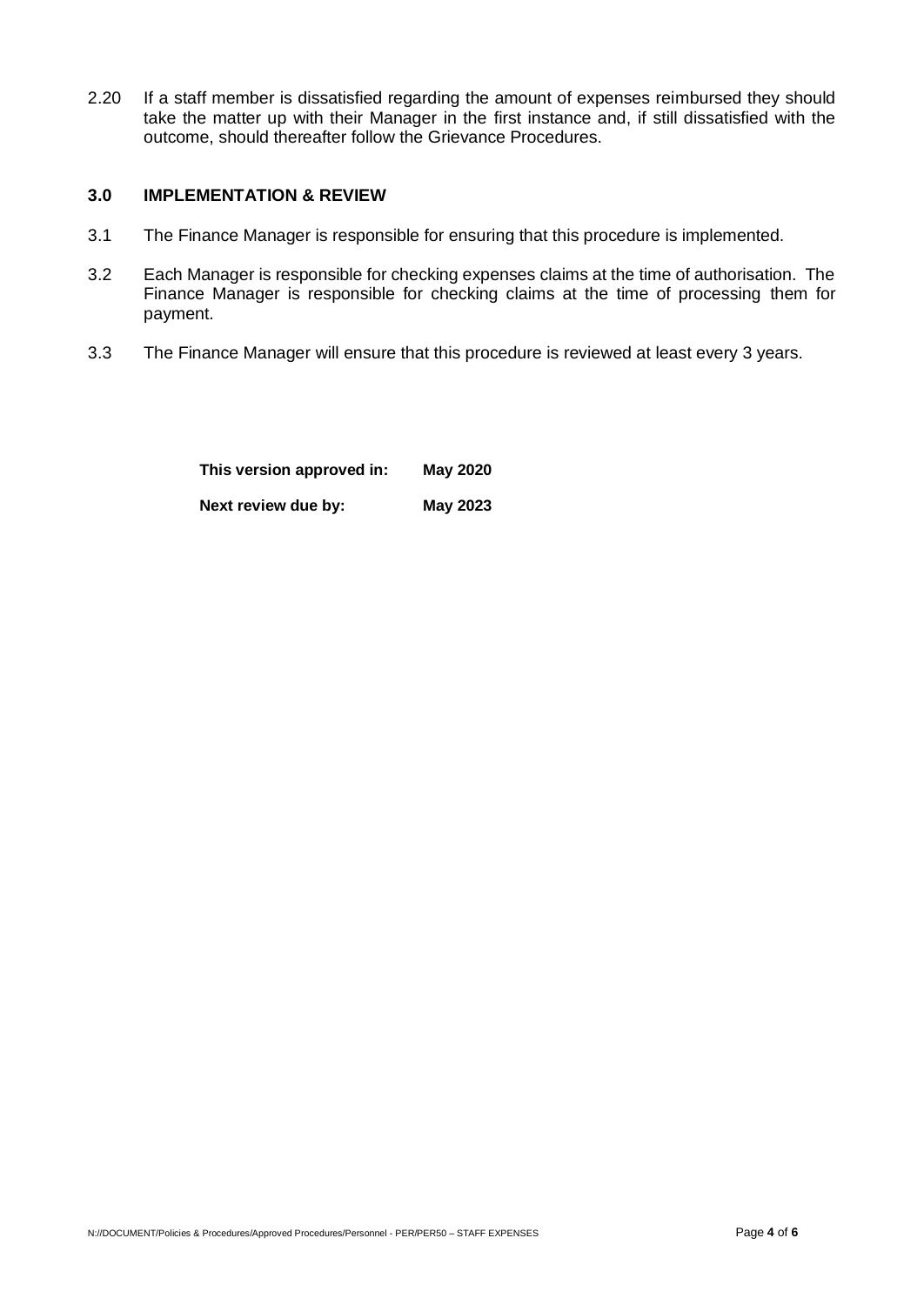## **SCHEDULE OF AUTHORISED EXPENSES (RATES APPLICABLE FROM 1 APRIL 2020)**

## **1. TRAVEL**

| Rail        | Second-class fare. Where appropriate, use should be made of 'Saver'<br>fares. The payment receipt, confirmation of online booking or the<br>ticket(s) will form the receipt. |
|-------------|------------------------------------------------------------------------------------------------------------------------------------------------------------------------------|
| Taxi        | Actual cost of journey. Where payment is made direct a receipt must<br>be obtained from the driver. Use of taxi must be approved in advance.                                 |
| Private Car | Up to 10,000 business miles per annum $-$ 45p per mile<br>Over 10,000 business miles per annum - 25p per mile                                                                |
|             | Authorised car users must have appropriate insurance cover for<br>casual business use and if required a current standard MOT<br>certificate.                                 |
| Parking     | Actual costs. The parking ticket or a receipt should be produced,<br>where possible.                                                                                         |

# **2. SUBSISTENCE**

Actual cost of meal (including VAT, excluding alcoholic beverages) up to a maximum of:

- £17.00 if employee has been on duty in excess of 10 hours
- £10.00 if employee has been on duty 5-10 hours outwith their normal place of work.

A receipt must be obtained or reimbursement will not be approved.

## **3. HOSPITALITY**

Actual costs of hospitality, up to a previously approved limit. A receipt must be obtained.

## **4. TELEPHONE CALLS**

Designated staff issued with Prospect mobile phones may be are permitted to use these for personal calls, subject to this facility not being abused.

Designated staff authorised to use their personal mobile phones for business calls will receive an allowance of £7.48 per month (subject to tax).

## **5. OVERNIGHT ACCOMMODATION**

Actual cost of accommodation. A receipt must be obtained. Expenditure must be approved in advance.

## *NB: Rates are subject to annual review on 1 April*